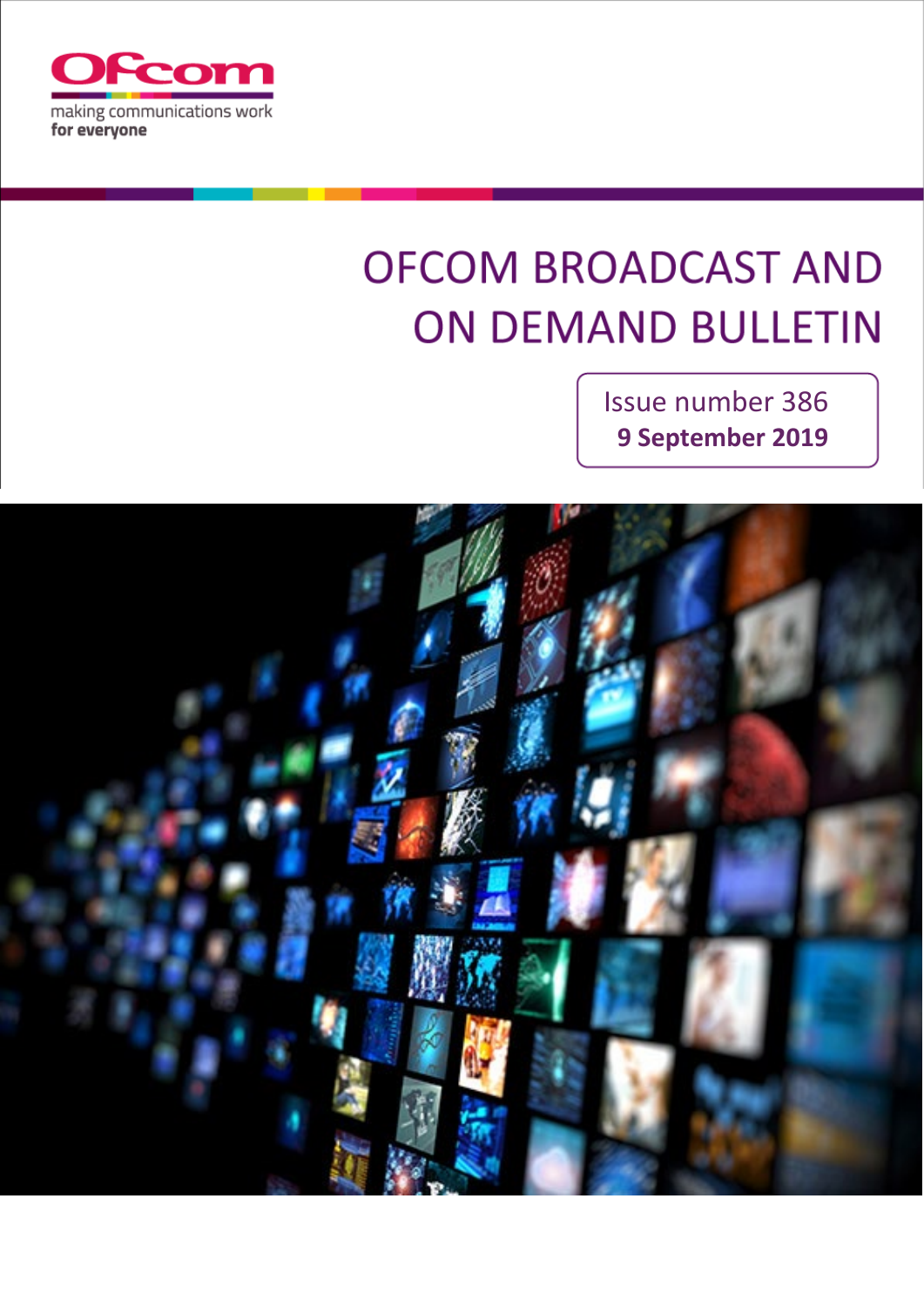Issue 386 of Ofcom's Broadcast and On Demand Bulletin 9 September 2019

# **Contents**

| Introduction                                                             | 3  |
|--------------------------------------------------------------------------|----|
| <b>Broadcast Licence Conditions cases</b>                                |    |
| In Breach/Resolved                                                       |    |
| Provision of information: Diversity in Broadcasting<br>Various licensees | 5  |
| <b>Tables of cases</b>                                                   |    |
| <b>Investigations Not in Breach</b>                                      | 8  |
| Complaints assessed, not investigated                                    | 9  |
| Complaints outside of remit                                              | 14 |
| <b>BBC First</b>                                                         | 15 |
| <b>Investigations List</b>                                               | 17 |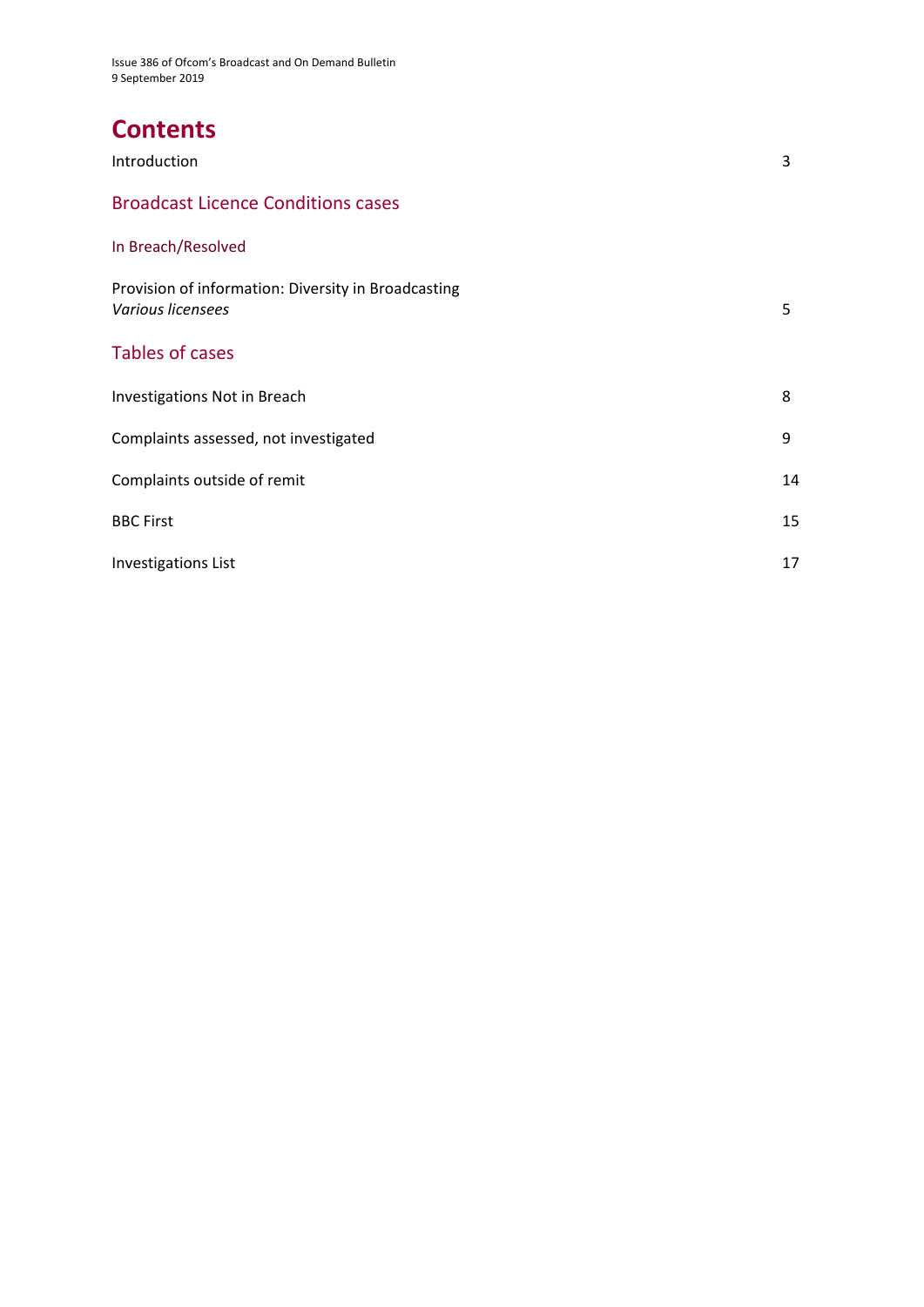# **Introduction**

Under the Communications Act 2003 ("the Act"), Ofcom has a duty to set standards for broadcast content to secure the standards objectives<sup>[1](#page-2-0)</sup>. Ofcom also has a duty to ensure that On Demand Programme Services ("ODPS") comply with certain standards requirements set out in the  $Act^2$  $Act^2$ .

Ofcom reflects these requirements in its codes and rules. The Broadcast and On Demand Bulletin reports on the outcome of Ofcom's investigations into alleged breaches of its codes and rules, as well as conditions with which broadcasters licensed by Ofcom are required to comply. The codes and rules include:

- a) [Ofcom's Broadcasting Code](http://stakeholders.ofcom.org.uk/broadcasting/broadcast-codes/broadcast-code/) ("the Code") for content broadcast on television and radio services licensed by Ofcom, and for content on the BBC's licence fee funded television, radio and on demand services.
- b) the [Code on the Scheduling of Television Advertising](https://www.ofcom.org.uk/__data/assets/pdf_file/0014/32162/costa-april-2016.pdf) ("COSTA"), containing rules on how much advertising and teleshopping may be scheduled on commercial television, how many breaks are allowed and when they may be taken.
- c) certain sections of th[e BCAP Code: the UK Code of Broadcast Advertising,](https://www.asa.org.uk/codes-and-rulings/advertising-codes/broadcast-code.html) for which Ofcom retains regulatory responsibility for television and radio services. These include:
	- the prohibition on 'political' advertising;
	- 'participation TV' advertising, e.g. long-form advertising predicated on premium rate telephone services – notably chat (including 'adult' chat), 'psychic' readings and dedicated quiz TV (Call TV quiz services); and
	- gambling, dating and 'message board' material where these are broadcast as advertising<sup>[3](#page-2-2)</sup>.
- d) other conditions with which Ofcom licensed services must comply, such as requirements to pay fees and submit information required for Ofcom to carry out its statutory duties. Further information can be found on Ofcom's website for [television](http://licensing.ofcom.org.uk/tv-broadcast-licences/) and [radio](http://licensing.ofcom.org.uk/radio-broadcast-licensing/) licences.
- e) Ofcom'[s Statutory Rules and Non-Binding Guidance for Providers of On-Demand](http://stakeholders.ofcom.org.uk/binaries/broadcast/on-demand/rules-guidance/rules_and_guidance.pdf)  [Programme Services](http://stakeholders.ofcom.org.uk/binaries/broadcast/on-demand/rules-guidance/rules_and_guidance.pdf) for editorial content on ODPS (apart from BBC ODPS). Ofcom considers sanctions for advertising content on ODPS referred to it by the Advertising Standards Authority ("ASA"), the co-regulator of ODPS for advertising, or may do so as a concurrent regulator.

[Other codes and requirements](http://stakeholders.ofcom.org.uk/broadcasting/broadcast-codes/) may also apply to broadcasters, depending on their circumstances. These include the requirements in the BBC Agreement, the Code on Television Access Services (which sets out how much subtitling, signing and audio description relevant licensees must provide), the Code on Electronic Programme Guides, the Code on Listed Events, and the Cross Promotion Code.

<span id="page-2-0"></span> $1$  The relevant legislation is set out in detail in Annex 1 of the Code.

<span id="page-2-1"></span> $2$  The relevant legislation can be found at Part 4A of the Act.

<span id="page-2-2"></span><sup>&</sup>lt;sup>3</sup> BCAP and ASA continue to regulate conventional teleshopping content and spot advertising for these types of services where it is permitted. Ofcom remains responsible for statutory sanctions in all advertising cases.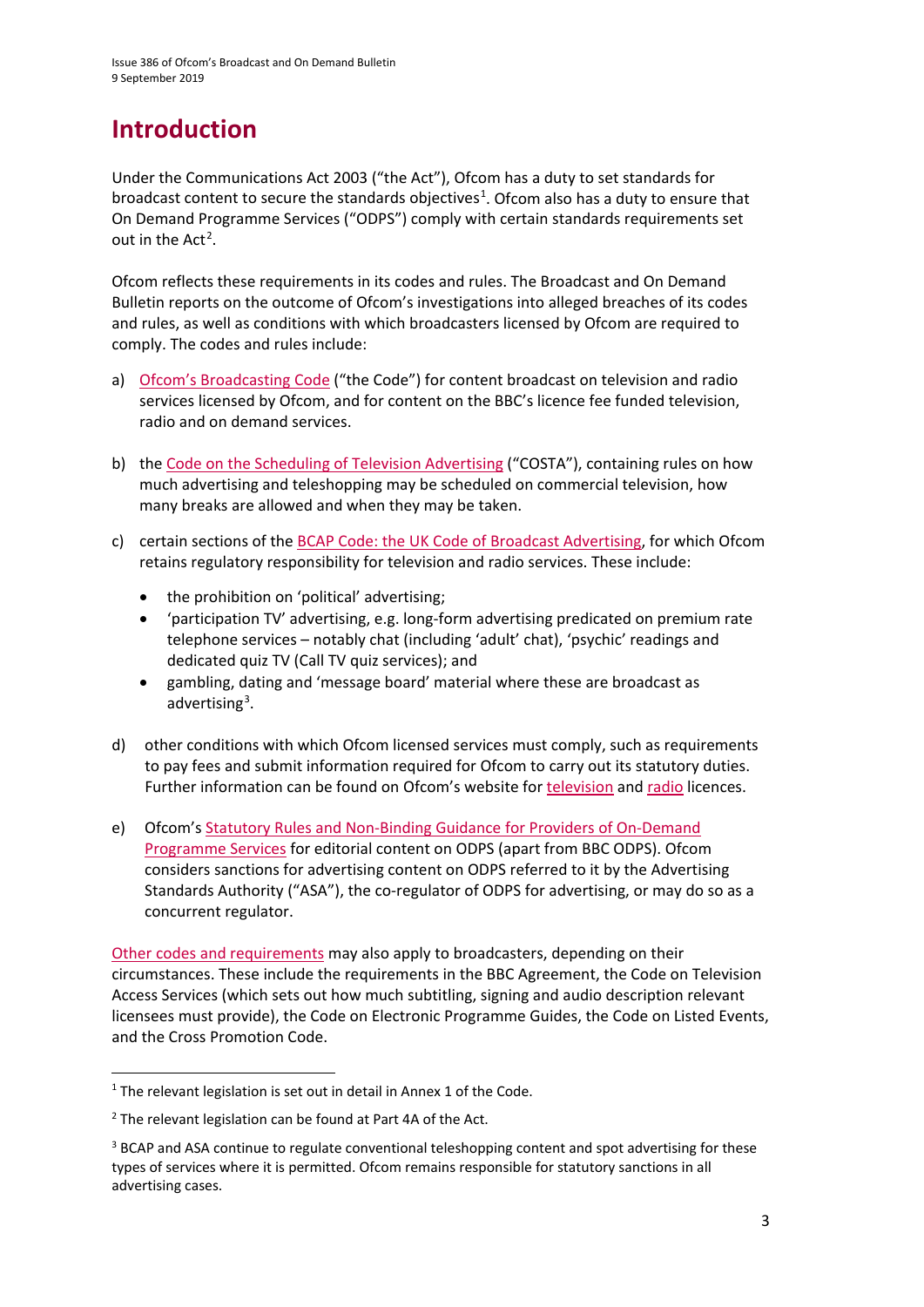**It is Ofcom's policy to describe fully television, radio and on demand content. Some of the language and descriptions used in Ofcom's Broadcast and On Demand Bulletin may therefore cause offence.**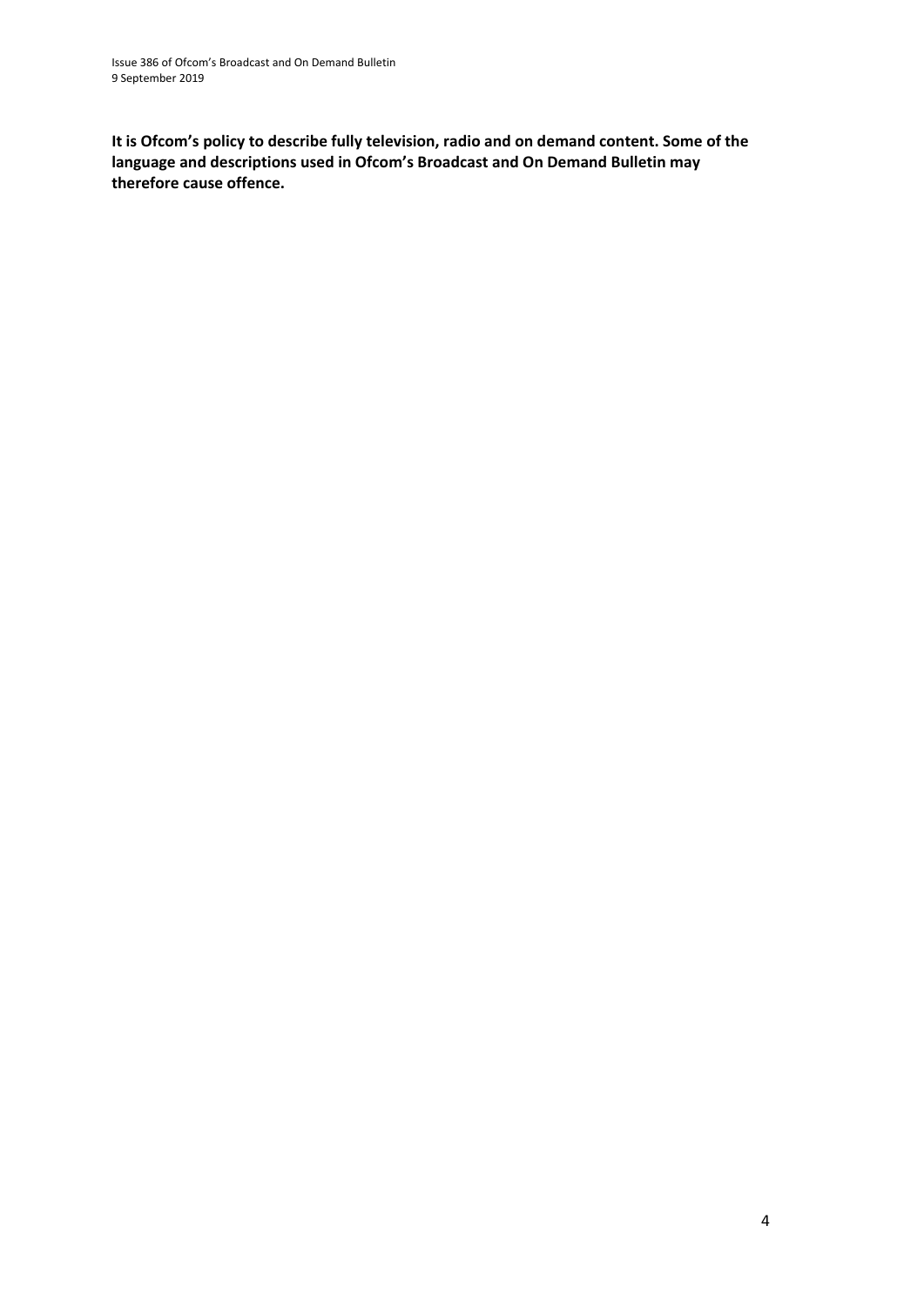# **Broadcast Licence Conditions cases**

### In Breach/Resolved

### **Provision of information: Diversity in Broadcasting**  *Various licensees*

#### **Introduction**

Ofcom has a statutory duty under the Communications Act 2003 to take all such steps, as we consider appropriate, for promoting equality of opportunity in relation to employment and training by broadcasters, in terms of three of the 'protected characteristics' in the Equality Act 2010: gender, racial group and disability.

In March 2019, Ofcom wrote to TV licensees who were either new licensees, or who had informed Ofcom in 2018 that they had 50 or fewer employees, requiring them to submit:

- information relating to the number of people employed in connection with the provision of their broadcast service; and
- the number of days per year for which they are licensed to broadcast.

This information was to determine if the licensees met the threshold<sup>[1](#page-4-0)</sup> requiring them to complete a more detailed questionnaire on their employees and equal opportunities arrangements.

We requested this information in accordance with Licence Condition 12(1) "General provision of information to Ofcom" of the Television Licensable Content Service ("TLCS") licence and the Digital Television Programme Service ("DTPS") licence, which states:

"The Licensee shall furnish to Ofcom in such manner and at such times as Ofcom may reasonably require such documents, accounts, returns, estimates, reports, notices or other information as Ofcom may require for the purpose of exercising the functions assigned to it by or under the 1990 Act, the 1996 Act, or the Communications Act…".

Failure by a licensee to submit this information when required represents a breach of a broadcast licence, as it means that Ofcom may be unable properly to carry out its regulatory duties.

#### **In Breach**

The following licensees failed to submit the required information. These licensees have therefore been found in breach of Licence Condition 12(1) of their TLCS or DTPS licence(s).

<span id="page-4-0"></span><sup>&</sup>lt;sup>1</sup> Licensees employing more than 20 people in connection with the provision of their licensed services and authorised to broadcast for more than 31 days a year.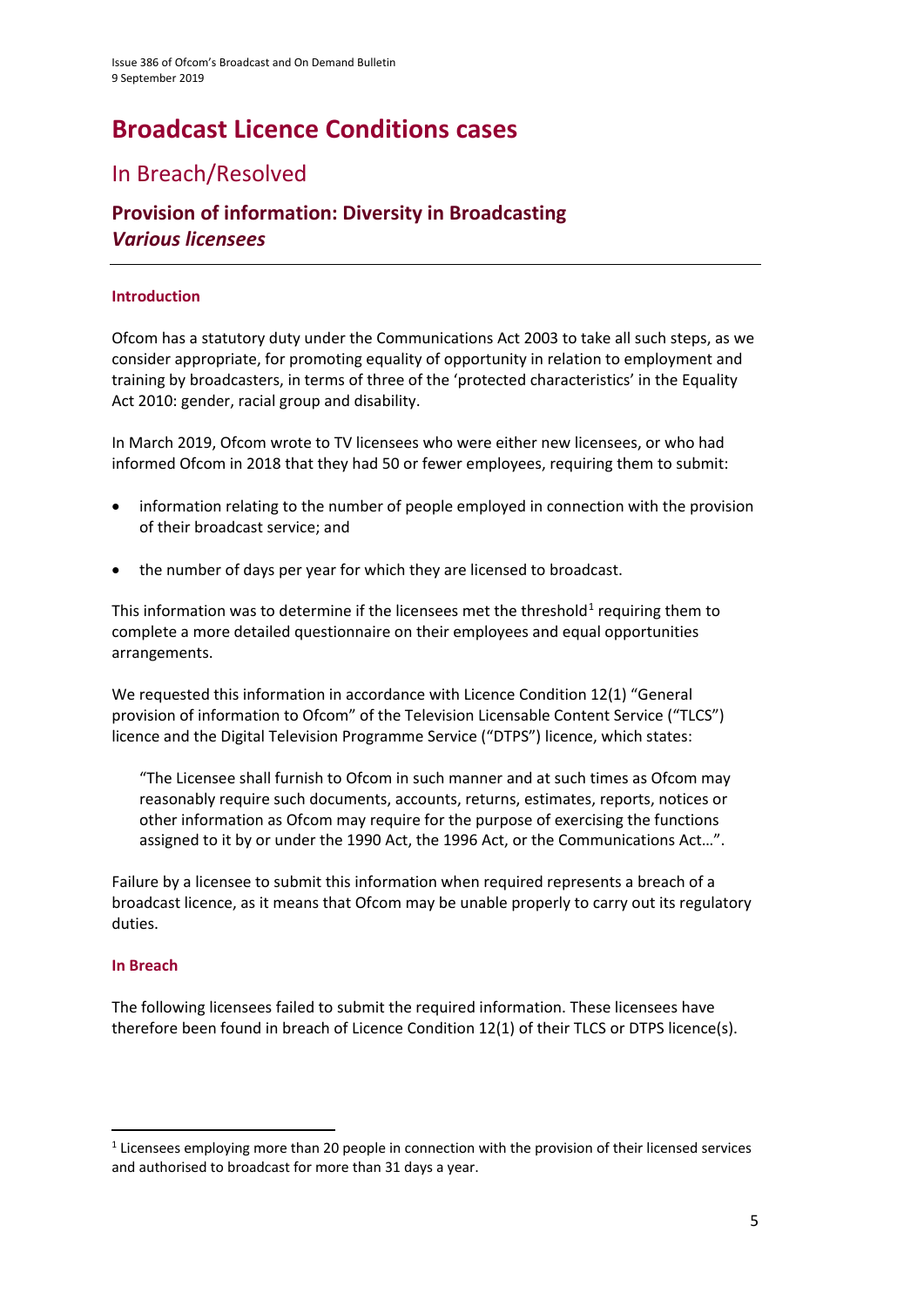| Licensee                       | <b>Service Name</b> | Licence           |
|--------------------------------|---------------------|-------------------|
|                                |                     | <b>Number</b>     |
| A&A Inform Limited             | <b>Russian Hour</b> | <b>TLCS000680</b> |
| Arti TV Limited                | Arti TV             | TLCS101890        |
| Faraj Media Ltd                | Safeer TV           | TLCS001663        |
| Media Platform Ltd             | <b>MPL</b>          | TLCS001095        |
|                                | <b>MPL Asia</b>     | TLCS001293        |
| Mohiuddin Digital Television   | Noor TV             | TLCS001049        |
| Limited                        |                     |                   |
| Pure Media Corporation Limited | <b>TV Okazje</b>    | TLCS102085        |

Ofcom considers the failure to provide this information to be a significant matter as it means that Ofcom is unable to properly carry out its regulatory duties.

In the case of A&A Inform Limited ("A&A Inform"), this is the fourth consecutive breach Ofcom has recorded for failure to provide diversity information. In 2017, 2018 and April 2019, we recorded breach findings against the Licensee published in [Issue 339,](https://www.ofcom.org.uk/__data/assets/pdf_file/0024/107268/Issue-339-of-Ofcoms-Broadcast-and-On-Demand-Bulletin.pdf) [Issue 356](https://www.ofcom.org.uk/__data/assets/pdf_file/0017/115046/issue-356-broadcast-on-demand-bulletin.pdf) and [Issue 376 of Ofcom's Broadcast and On Demand Bulletin respectively.](https://www.ofcom.org.uk/__data/assets/pdf_file/0024/143934/issue-376-broadcast-on-demand-bulletin.pdf) In the April 2019 Decision, Ofcom made clear that it considered the Licensee's failure to provide its diversity information on request to be serious and repeated and that we would consider the breach for the imposition of a statutory sanction. We are therefore very concerned that A&A Inform has once again failed to provide its diversity information upon request in July 2019.

**Ofcom is putting this licensee on notice that it will consider this breach for the imposition of a statutory sanction.** 

#### **Resolved**

The following licensees failed to submit the required information in accordance with the deadline, but subsequently submitted a late return. For these licensees, we therefore consider the matter resolved, under licence condition 12(1) of the TLCS licence.

| Licensee                         | <b>Service Name</b>    | Licence           |
|----------------------------------|------------------------|-------------------|
|                                  |                        | <b>Number</b>     |
| <b>Blue Star Bond Limited</b>    | Max Kids               | TLCS102113        |
| Filmflex Movies Limited          | <b>FilmFlex</b>        | TLCS000861        |
| Glory TV Ltd                     | Glory TV               | TLCS001206        |
| Media Worldwide Limited          | <b>TravelXP</b>        | DTPS102364        |
|                                  | <b>TravelXP</b>        | TLCS100035        |
|                                  | <b>TravelXP Europe</b> | TLCS102284        |
|                                  | TravelXP4K             | TLCS102270        |
| MG Global Entertainment (Europe) | <b>Adult Channel</b>   | <b>TLCS000459</b> |
| Limited                          | Babes&Brazzers         | <b>TLCS000767</b> |
|                                  | Climax                 | <b>TLCS000720</b> |
|                                  | XXX 18&Dirty           | TLCS001213        |
|                                  | <b>XXX Amateurs</b>    | <b>TLCS000796</b> |
|                                  | <b>XXX Brits</b>       | <b>TLCS000768</b> |
|                                  | <b>XXX Cougars</b>     | TLCS001434        |
|                                  | <b>XXX GirlGirl</b>    | <b>TLCS001468</b> |
|                                  | <b>XXX Mums</b>        | <b>TLCS001212</b> |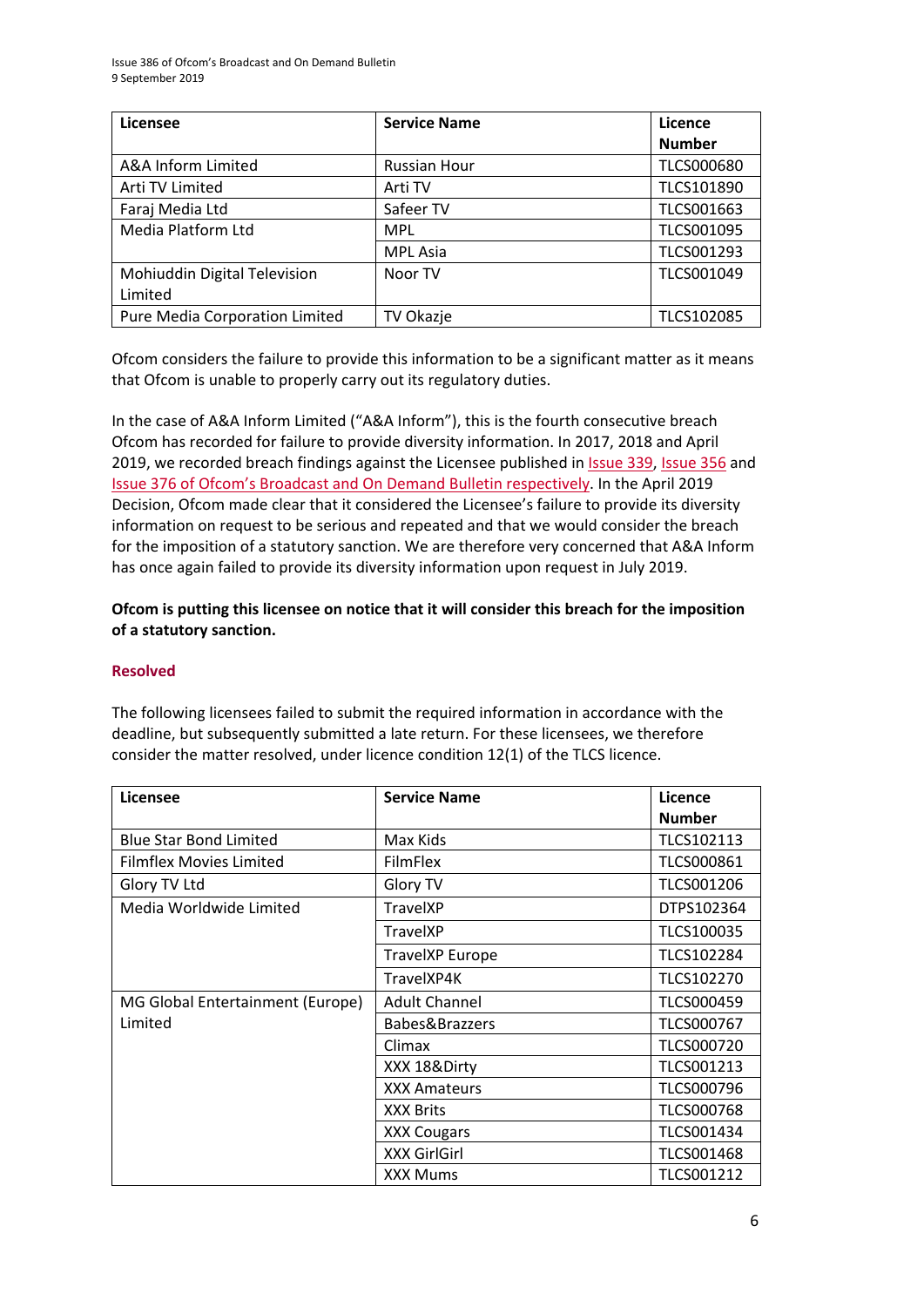| Licensee                         | <b>Service Name</b> | Licence<br>Number |
|----------------------------------|---------------------|-------------------|
| MG Global Entertainment (Europe) | XXX Petite vs Big D | TLCS001469        |
| Limited                          | <b>XXX Swingers</b> | TLCS001430        |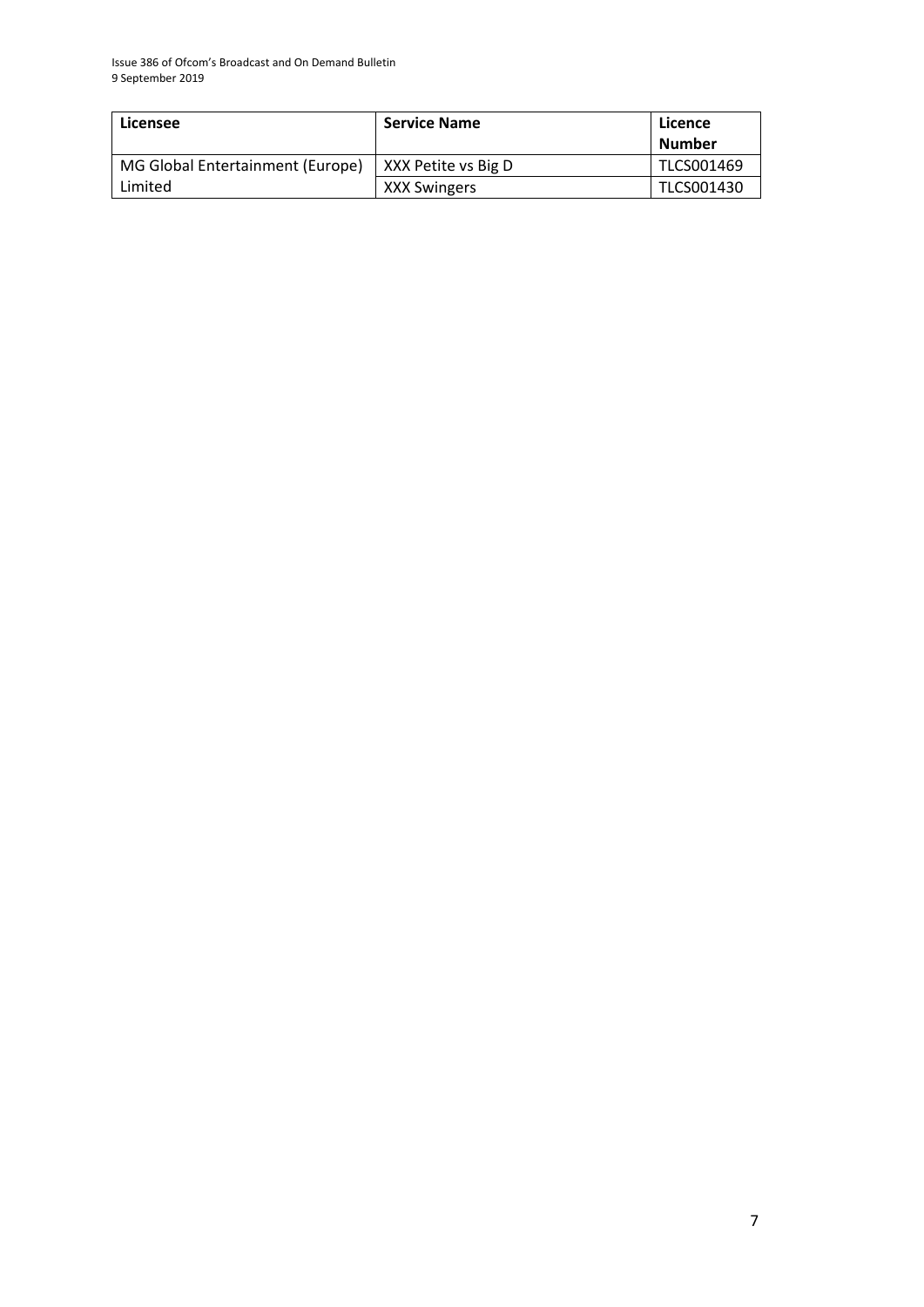### **Investigations Not in Breach**

Here are alphabetical lists of investigations that Ofcom has completed between 19 August and 1 September 2019 and decided that the broadcaster or service provider did not breach Ofcom's codes, rules, licence conditions or other regulatory requirements.

Investigations conducted under the Procedures for investigating breaches of content standards for television and radio

| Programme     | <b>Service</b> | Transmission<br>date | <b>Categories</b> |
|---------------|----------------|----------------------|-------------------|
| Old Wife, New | Channel 5      | 24/04/2019           | Under 18s in      |
| Wife          |                |                      | programmes        |

How Ofcom conducts investigations about content standards on television and radio [programmes](https://www.ofcom.org.uk/__data/assets/pdf_file/0020/55109/breaches-content-standards.pdf)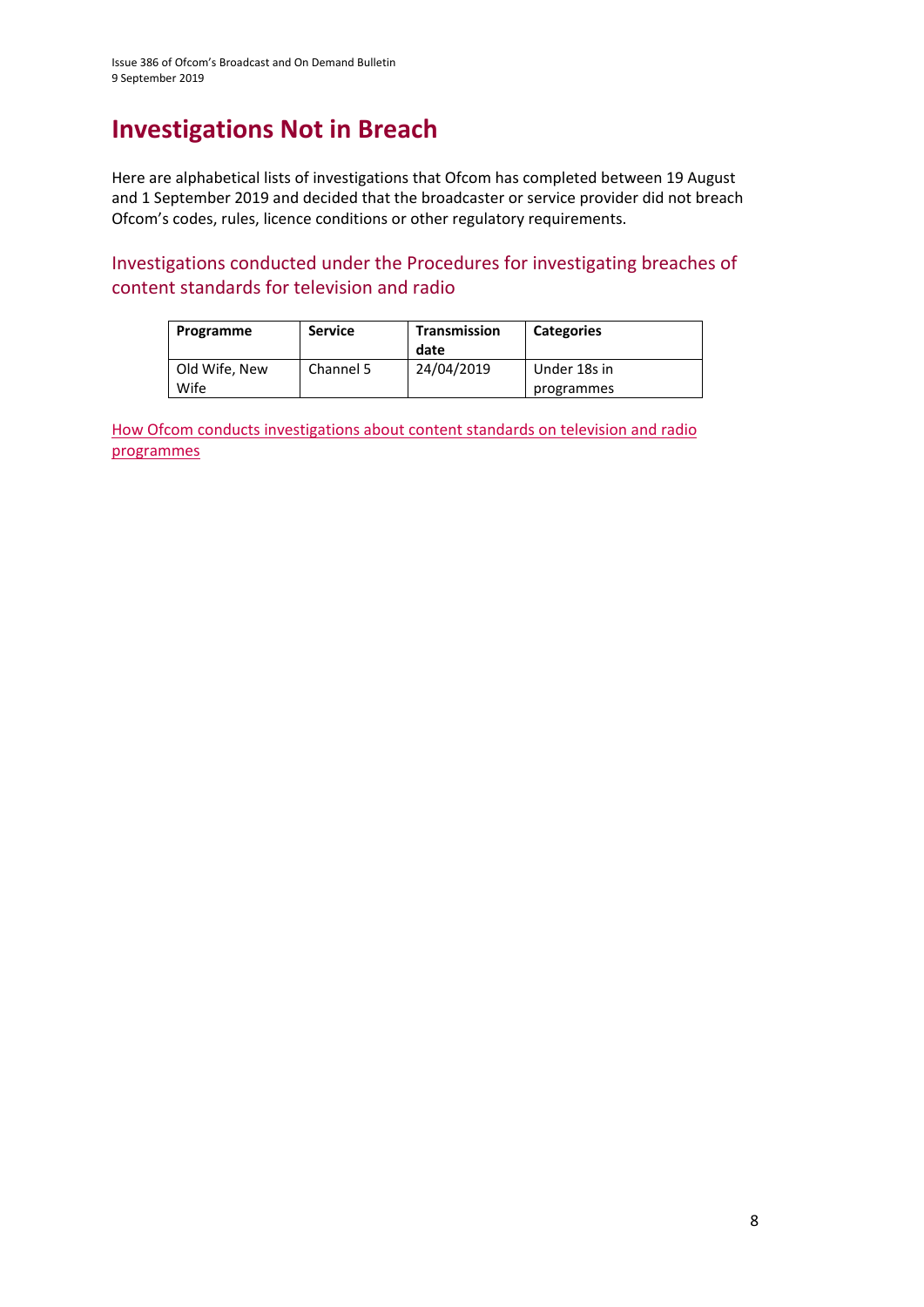### **Complaints assessed, not investigated**

Here are alphabetical lists of complaints that, after careful assessment, Ofcom has decided not to pursue between 19 August and 1 September 2019 because they did not raise issues warranting investigation.

#### Complaints assessed under the Procedures for investigating breaches of content standards for television and radio

| Programme                  | <b>Service</b> | <b>Transmission Date</b> | <b>Categories</b>               | <b>Number of</b> |
|----------------------------|----------------|--------------------------|---------------------------------|------------------|
|                            |                |                          |                                 | complaints       |
| Absolute Radio             | Absolute Radio | 07/08/2019               | Competitions                    | 1                |
| <b>Breakfast Show with</b> |                |                          |                                 |                  |
| Dave Berry                 |                |                          |                                 |                  |
| Animal Rescue Live         | Channel 4      | 14/08/2019               | Gender                          | $\mathbf{1}$     |
|                            |                |                          | discrimination/offence          |                  |
| Channel 4 News             | Channel 4      | 29/07/2019               | Due impartiality/bias           | $\mathbf{1}$     |
| Channel 4 News             | Channel 4      | 03/08/2019               | Race                            | 1                |
|                            |                |                          | discrimination/offence          |                  |
| Channel 4 News             | Channel 4      | 05/08/2019               | Due accuracy                    | $\mathbf{1}$     |
| Channel 4 News             | Channel 4      | 17/08/2019               | Scheduling                      | $\mathbf{1}$     |
| Channel 4 News             | Channel 4      | 19/08/2019               | Generally accepted              | $\overline{2}$   |
|                            |                |                          | standards                       |                  |
| Channel ident              | Channel 4      | 06/08/2019               | Generally accepted              | $\mathbf{1}$     |
|                            |                |                          | standards                       |                  |
| Channel ident              | Channel 4      | 19/08/2019               | Generally accepted              | $\overline{2}$   |
|                            |                |                          | standards                       |                  |
| Channel ident              | Channel 4      | 20/08/2019               | Generally accepted              | $\mathbf{1}$     |
|                            |                |                          | standards                       |                  |
| George Clarke's            | Channel 4      | 31/07/2019               | Due impartiality/bias           | $\mathbf{1}$     |
| Council House Scandal      |                |                          |                                 |                  |
| George Clarke's            | Channel 4      | 31/07/2019               | Materially misleading           | 3                |
| Council House Scandal      |                |                          |                                 |                  |
| Hollyoaks                  | Channel 4      | 12/08/2019               | Scheduling                      | $\mathbf{1}$     |
| Jade: The Reality Star     | Channel 4      | 21/08/2019               | Generally accepted              | 1                |
| Who Changed Britain        |                |                          | standards                       |                  |
| Lateish show with Mo       | Channel 4      | 23/08/2019               | Race                            | $\mathbf{1}$     |
| Gilligan                   | Channel 4      |                          | discrimination/offence          |                  |
| <b>Naked Attraction</b>    |                | 21/08/2019               | Generally accepted<br>standards | $\mathbf{1}$     |
| Naked Attraction           | Channel 4      | 21/08/2019               | Nudity                          | 2                |
| Naked Attraction           | Channel 4      | 22/08/2019               | Nudity                          |                  |
|                            |                |                          |                                 | 1                |
| Naked Attraction           | Channel 4      | 23/08/2019               | Nudity                          | $\mathbf{1}$     |
| Programming                | Channel 4      | 02/08/2019               | Generally accepted              | $\mathbf{1}$     |
|                            |                |                          | standards                       |                  |
| Programming                | Channel 4      | 20/08/2019               | Due impartiality/bias           | $\mathbf{1}$     |
| Sink or Swim (trailer)     | Channel 4      | 17/08/2019               | Generally accepted              | $\mathbf{1}$     |
|                            |                |                          | standards                       |                  |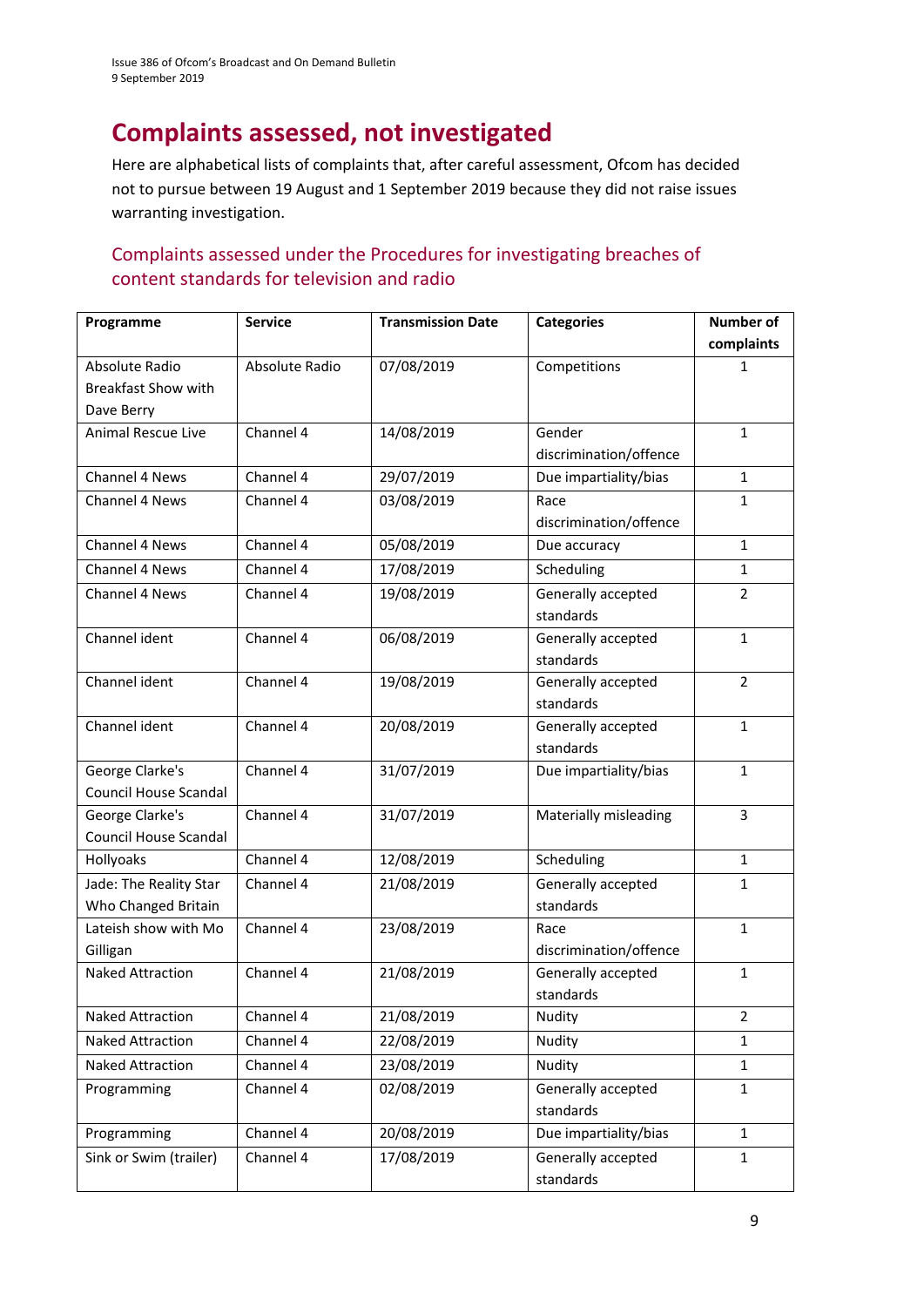| Programme                   | <b>Service</b> | <b>Transmission Date</b> | <b>Categories</b>      | <b>Number of</b> |
|-----------------------------|----------------|--------------------------|------------------------|------------------|
|                             |                |                          |                        | complaints       |
| The British Tribe Next      | Channel 4      | 22/08/2019               | Generally accepted     | 1                |
| Door                        |                |                          | standards              |                  |
| The Tez O'Clock Show        | Channel 4      | 08/08/2019               | Generally accepted     | $\mathbf{1}$     |
|                             |                |                          | standards              |                  |
| The Tez O'Clock Show        | Channel 4      | 08/08/2019               | Race                   | $\overline{7}$   |
|                             |                |                          | discrimination/offence |                  |
| Age Gap Love                | Channel 5      | 22/08/2019               | Generally accepted     | $\mathbf{1}$     |
|                             |                |                          | standards              |                  |
| Cyclists: Scourge of        | Channel 5      | 09/07/2019               | Materially misleading  | 4                |
| the Streets?                |                |                          |                        |                  |
| <b>Dirty Dancing</b>        | Channel 5      | 04/08/2019               | Scheduling             | $\mathbf{1}$     |
| Summer Body: The Big        | Channel 5      | 11/08/2019               | Materially misleading  | 3                |
| Fat Lies About Diet         |                |                          |                        |                  |
| and Exercise                |                |                          |                        |                  |
| The Gypsies Next            | Channel 5      | 22/08/2019               | Generally accepted     | $\mathbf{1}$     |
| Door                        |                |                          | standards              |                  |
| Yum Yum! Britain's          | Channel 5      | 28/07/2019               | Gender                 | $\mathbf{1}$     |
| <b>Favourite Chocolates</b> |                |                          | discrimination/offence |                  |
| Gavin and Stacey            | Dave           | 25/08/2019               | Offensive language     | $\mathbf{1}$     |
| Hollyoaks                   | E4             | 09/08/2019               | Race                   | 1                |
|                             |                |                          | discrimination/offence |                  |
| Hollyoaks                   | E <sub>4</sub> | 13/08/2019               | Generally accepted     | $\mathbf{1}$     |
|                             |                |                          | standards              |                  |
| Hollyoaks                   | E <sub>4</sub> | 19/08/2019               | Materially misleading  | $\mathbf{1}$     |
| IT: Chapter Two             | E <sub>4</sub> | 15/08/2019               | Generally accepted     | $\mathbf{1}$     |
| (trailer)                   |                |                          | standards              |                  |
| <b>UFO</b>                  | Forces TV      | 17/06/2019               | Advertising content    | $\mathbf{1}$     |
| <b>Heart Breakfast</b>      | Heart          | 05/08/2019               | Generally accepted     | $\mathbf{1}$     |
|                             |                |                          | standards              |                  |
| The Bad Skin Clinic         | Home           | 16/08/2019               | Scheduling             | 1                |
| (trailer)                   |                |                          |                        |                  |
| <b>Coronation Street</b>    | <b>ITV</b>     | 05/08/2019               | Product placement      | $\mathbf{1}$     |
| <b>Coronation Street</b>    | <b>ITV</b>     | 12/08/2019               | Generally accepted     | $\mathbf{1}$     |
|                             |                |                          | standards              |                  |
| <b>Coronation Street</b>    | <b>ITV</b>     | 19/08/2019               | Generally accepted     | $\overline{3}$   |
|                             |                |                          | standards              |                  |
| Emmerdale                   | <b>ITV</b>     | 13/08/2019               | Crime and disorder     | $\mathbf{1}$     |
| <b>Good Morning Britain</b> | <b>ITV</b>     | 19/07/2019               | Sexual material        | 19               |
| <b>Good Morning Britain</b> | <b>ITV</b>     | 08/08/2019               | Animal welfare         | $\mathbf{1}$     |
| <b>Good Morning Britain</b> | <b>ITV</b>     | 08/08/2019               | Generally accepted     | 4                |
|                             |                |                          | standards              |                  |
| <b>ITV News</b>             | <b>ITV</b>     | 12/08/2019               | Due impartiality/bias  | $\mathbf{1}$     |
| <b>ITV News</b>             | <b>ITV</b>     | 17/08/2019               | Generally accepted     | $\mathbf{1}$     |
|                             |                |                          | standards              |                  |
| Loose Women                 | <b>ITV</b>     | 09/08/2019               | Generally accepted     | $\mathbf{1}$     |
|                             |                |                          | standards              |                  |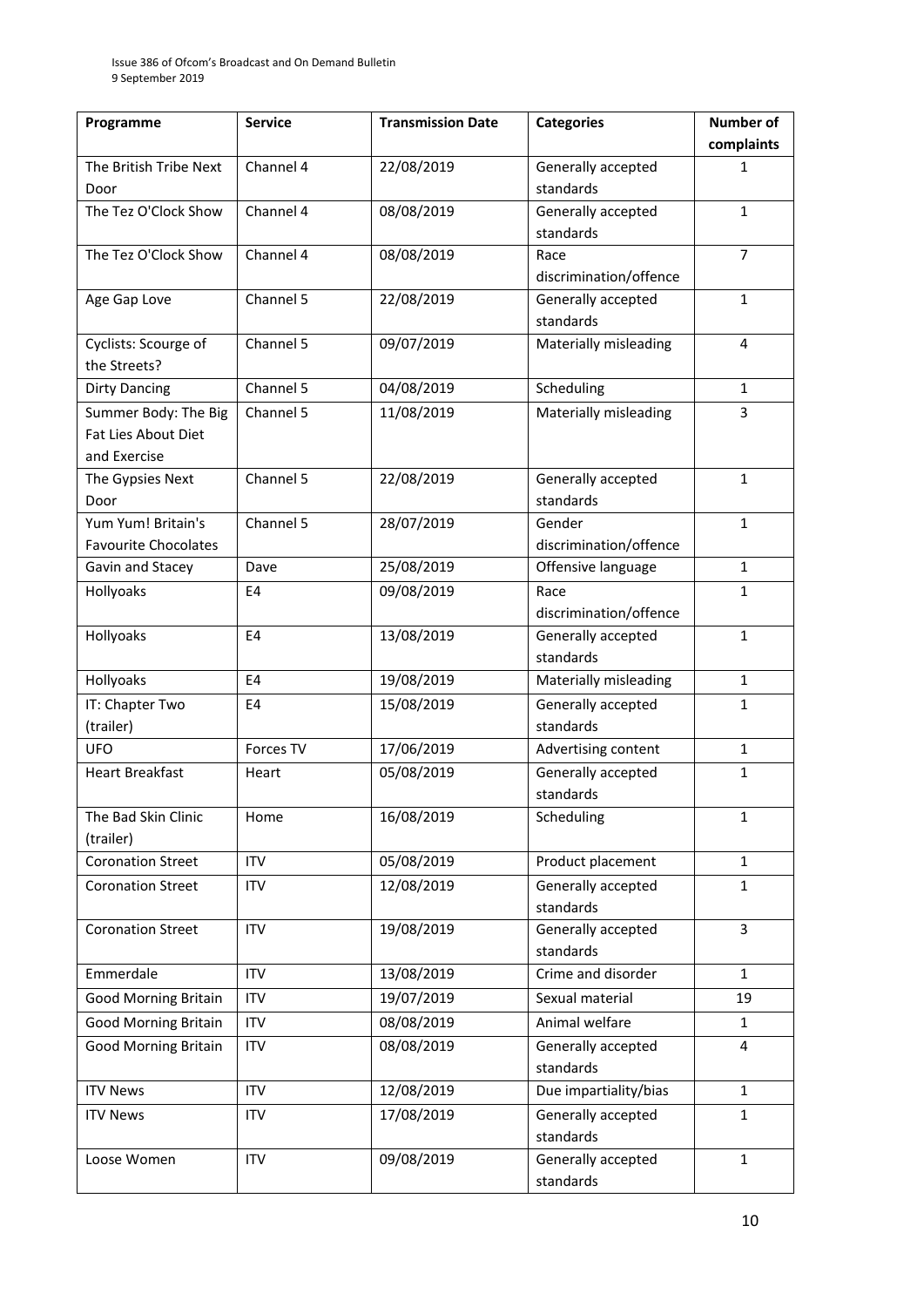| Programme               | <b>Service</b>     | <b>Transmission Date</b> | <b>Categories</b>               | <b>Number of</b> |
|-------------------------|--------------------|--------------------------|---------------------------------|------------------|
|                         |                    |                          |                                 | complaints       |
| Vera                    | <b>ITV</b>         | 18/08/2019               | Sexual orientation              | 1                |
|                         |                    |                          | discrimination/offence          |                  |
| United Utilities'       | <b>ITV Granada</b> | 30/07/2019               | Sponsorship credits             | $\mathbf{1}$     |
| sponsorship of          |                    |                          |                                 |                  |
| Granada Weather         |                    |                          |                                 |                  |
| BGT: Top 10             | ITV <sub>2</sub>   | 18/08/2019               | Crime and disorder              | $\mathbf{1}$     |
| <b>Astonishing Acts</b> |                    |                          |                                 |                  |
| You've Been Framed!     | ITV <sub>2</sub>   | 07/08/2019               | Transgender                     | $\mathbf{1}$     |
|                         |                    |                          | discrimination/offence          |                  |
| You've Been Framed!     | ITV <sub>2</sub>   | 01/08/2019               | Disability                      | $\mathbf{1}$     |
| Gold                    |                    |                          | discrimination/offence          |                  |
| Dallas Cowboy           | <b>ITVBe</b>       | 02/08/2019               | Generally accepted              | $\mathbf{1}$     |
| Cheerleaders            |                    |                          | standards                       |                  |
| Gemma Collins: Diva     | <b>ITVBe</b>       | 14/08/2019               | Generally accepted              | $\mathbf{1}$     |
| Forever                 |                    |                          | standards                       |                  |
| Nick Ferrari            | LBC 97.3 FM        | 17/07/2019               | Transgender                     | $\mathbf{1}$     |
|                         |                    |                          | discrimination/offence          |                  |
| Shelagh Fogarty         | LBC 97.3 FM        | 14/08/2019               | Gender                          | $\mathbf{1}$     |
|                         |                    |                          | discrimination/offence          |                  |
| <b>Tom Swarbrick</b>    | LBC 97.3 FM        | 12/08/2019               | Gender                          | $\mathbf{1}$     |
|                         |                    |                          | discrimination/offence          |                  |
| Morning show            | Lyca Dil Se        | 12/08/2019               | Due impartiality/bias           | $\mathbf{1}$     |
| The Bank of Magic       | Magic Radio        | 26/07/2019               | Competitions                    | 1                |
| competition             |                    |                          |                                 |                  |
| The Charlotte Show      | <b>MTV</b>         | 06/08/2019               | Advertising minutage            | $\mathbf{1}$     |
| <b>Henry Danger</b>     | Nickelodeon        | 05/08/2019               | Scheduling                      | $\mathbf{1}$     |
| House                   | Paramount          | 13/08/2019               | Generally accepted<br>standards | $\mathbf{1}$     |
| Dr Zakir Naik           | Peace TV           | 22/08/2019               | Hatred and abuse                | $\mathbf{1}$     |
| Air Ambulance           | Pick               | 13/07/2019               | Violence                        | 1                |
| <b>FantomWorks</b>      | Quest              | 11/08/2019               | Offensive language              | 1                |
| The Bad Skin Clinic     | Quest Red          | 20/08/2019               | Scheduling                      | $\mathbf{1}$     |
| (trailer)               |                    |                          |                                 |                  |
| Lecture by Dr           | Radio Dawn         | 12/05/2019               | Generally accepted              | $\mathbf{1}$     |
| Musharraf Hussain Al    | (Nottingham)       |                          | standards                       |                  |
| Azhari OBE              |                    |                          |                                 |                  |
| All Out Politics        | <b>Sky News</b>    | 18/07/2019               | Due impartiality/bias           | $\mathbf{1}$     |
| <b>Press Review</b>     | <b>Sky News</b>    | 18/08/2019               | Due impartiality/bias           | $\mathbf{1}$     |
| <b>Sky News</b>         | <b>Sky News</b>    | 07/08/2019               | Due accuracy                    | $\mathbf{1}$     |
| <b>Sky News</b>         | <b>Sky News</b>    | 07/08/2019               | Due impartiality/bias           | 1                |
|                         | <b>Sky News</b>    | 10/08/2019               | Due impartiality/bias           | 3                |
| <b>Sky News</b>         |                    |                          | Violence                        |                  |
| <b>Sky News</b>         | <b>Sky News</b>    | 16/08/2019               |                                 | 6                |
| Succession (trailer)    | <b>Sky News</b>    | 03/08/2019               | Offensive language              | 1                |
| Sunrise                 | <b>Sky News</b>    | 06/08/2019               | Race                            | $\mathbf{1}$     |
|                         |                    |                          | discrimination/offence          |                  |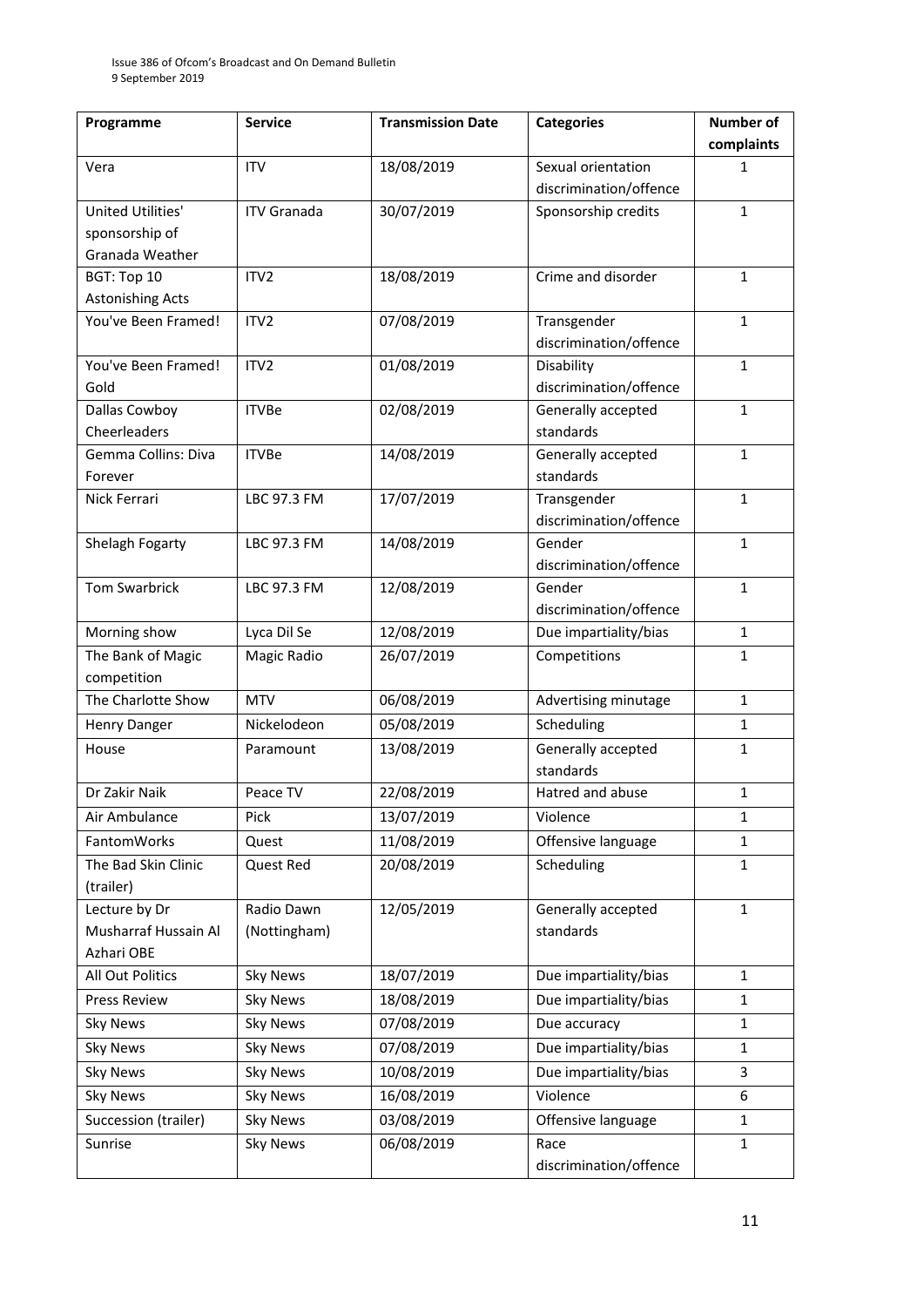| Programme                                                                   | <b>Service</b>         | <b>Transmission Date</b> | <b>Categories</b>            | <b>Number of</b> |
|-----------------------------------------------------------------------------|------------------------|--------------------------|------------------------------|------------------|
|                                                                             |                        |                          |                              | complaints       |
| <b>Sky Sports News</b>                                                      | <b>Sky Sports News</b> | 06/08/2019               | Materially misleading        | 1                |
| Caught On Dashcam                                                           | Sky Witness            | 08/08/2019               | Violence                     | 1                |
| <b>Early Morning</b><br>Breakfast Show, Drive-<br>time and Teatime<br>Shows | Smooth Radio           | 28/07/2019               | Competitions                 | $\mathbf{1}$     |
| Jamie Jones Day Show                                                        | Studio 66 TV           | 21/07/2019               | Participation TV-<br>Offence | $\mathbf{1}$     |
| Jamie Jones Day Show                                                        | Studio 66 TV           | 16/08/2019               | Participation TV-<br>Offence | 1                |
| Studio 66                                                                   | Studio 66 TV           | 30/07/2019               | Participation TV-<br>Offence | $\mathbf{1}$     |
| Studio 66                                                                   | Studio 66 TV           | 12/08/2019               | Participation TV-<br>Offence | $\mathbf{1}$     |
| Studio 66                                                                   | Studio 66 TV           | 15/08/2019               | Participation TV-<br>Offence | $\mathbf{1}$     |
| Studio 66 Days                                                              | Studio 66 TV           | 11/08/2019               | Participation TV-<br>Offence | $\mathbf{1}$     |
| <b>ScotPulse</b><br>advertisement                                           | <b>STV</b>             | 13/08/2019               | Political advertising        | $\mathbf{1}$     |
| The Mentalist                                                               | Your TV                | 15/07/2019               | Offensive language           | 1                |

#### [How Ofcom assesses complaints about content standards on television and radio](https://www.ofcom.org.uk/__data/assets/pdf_file/0020/55109/breaches-content-standards.pdf)  [programmes](https://www.ofcom.org.uk/__data/assets/pdf_file/0020/55109/breaches-content-standards.pdf)

#### Complaints assessed under the Procedures for investigating breaches of content standards on BBC broadcasting services and BBC ODPS.

| Programme            | <b>Service</b>        | <b>Transmission Date</b> | <b>Categories</b>               | Number of<br>complaints |
|----------------------|-----------------------|--------------------------|---------------------------------|-------------------------|
| <b>BBC News</b>      | BBC 1                 | 05/12/2018               | Generally accepted<br>standards |                         |
| <b>Question Time</b> | BBC 1                 | Various                  | Due impartiality/bias           |                         |
| Programming          | <b>BBC 1 Scotland</b> | Various                  | Other                           |                         |
| Man Like Mobeen      | <b>BBC iPlayer</b>    | 16/02/2019               | Race<br>discrimination/offence  |                         |

[How Ofcom assesses complaints about content standards](https://www.ofcom.org.uk/__data/assets/pdf_file/0002/100100/Procedures-for-investigating-breaches-of-content-standards-on-BBC-broadcasting-services-and-BBC-on-demand-programme-services.pdf) on BBC broadcasting services and [BBC ODPS](https://www.ofcom.org.uk/__data/assets/pdf_file/0002/100100/Procedures-for-investigating-breaches-of-content-standards-on-BBC-broadcasting-services-and-BBC-on-demand-programme-services.pdf)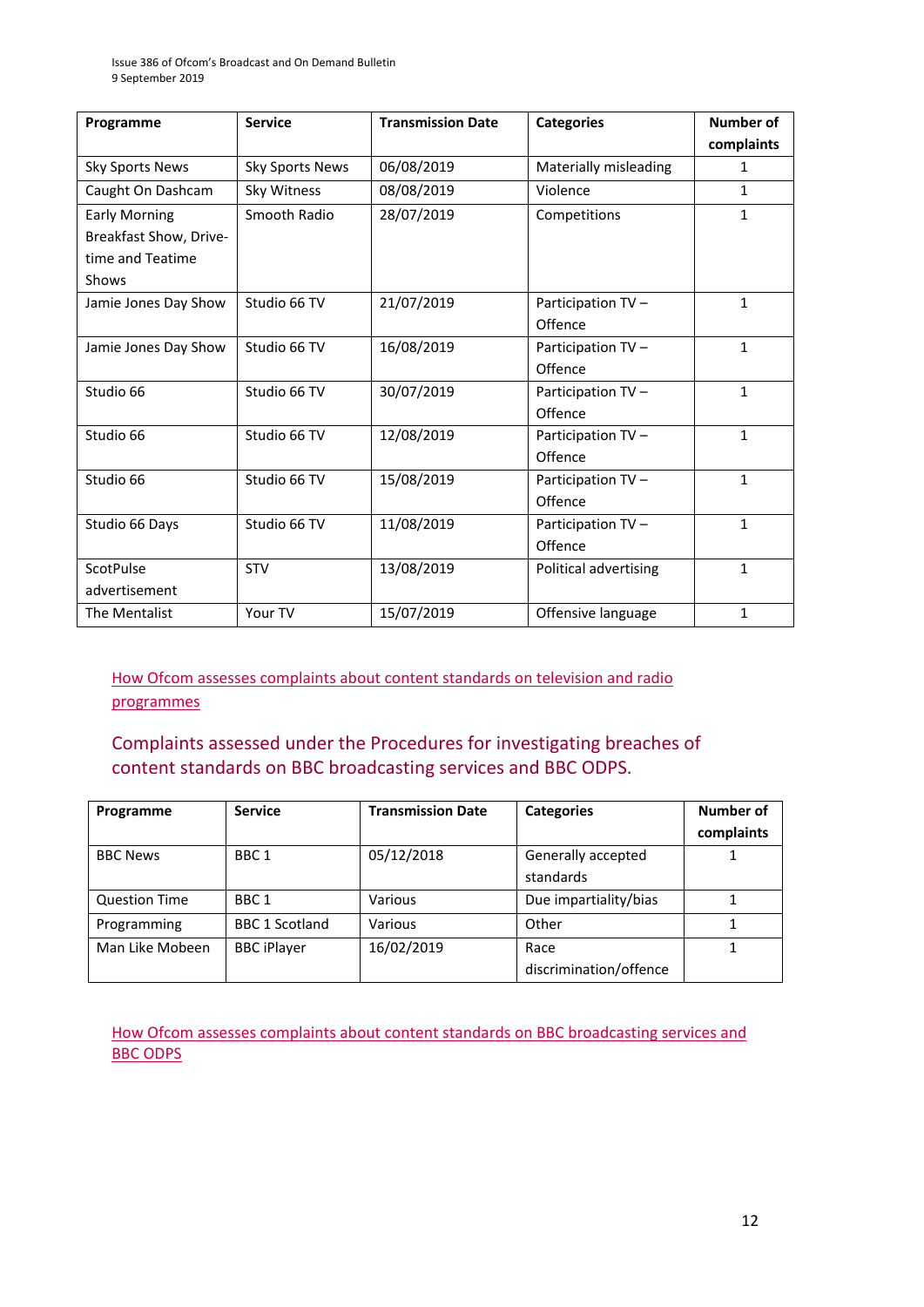#### Complaints assessed under the General Procedures for investigating breaches of broadcast licences

Here is an alphabetical list of complaints that, after careful assessment, Ofcom has decided not to pursue between 19 August and 1 September 2019 because they did not raise issues warranting investigation.

| Licensee                 | <b>Licensed service</b>  | <b>Categories</b>        | Number of  |
|--------------------------|--------------------------|--------------------------|------------|
|                          |                          |                          | complaints |
| Awaaz FM Community Radio | Awaaz FM                 | <b>Key Commitments</b>   |            |
| <b>CIC</b>               | Southampton              |                          |            |
| Paramount UK Partnership | <b>Paramount Network</b> | <b>Television Access</b> |            |
|                          |                          | <b>Services</b>          |            |
| Secklow Sounds CIC       | Secklow Sounds           | <b>Key Commitments</b>   |            |
| Secklow Sounds CIC       | Secklow Sounds           | Other                    |            |

[How Ofcom assesses complaints about broadcast licences](https://www.ofcom.org.uk/__data/assets/pdf_file/0019/31942/general-procedures.pdf)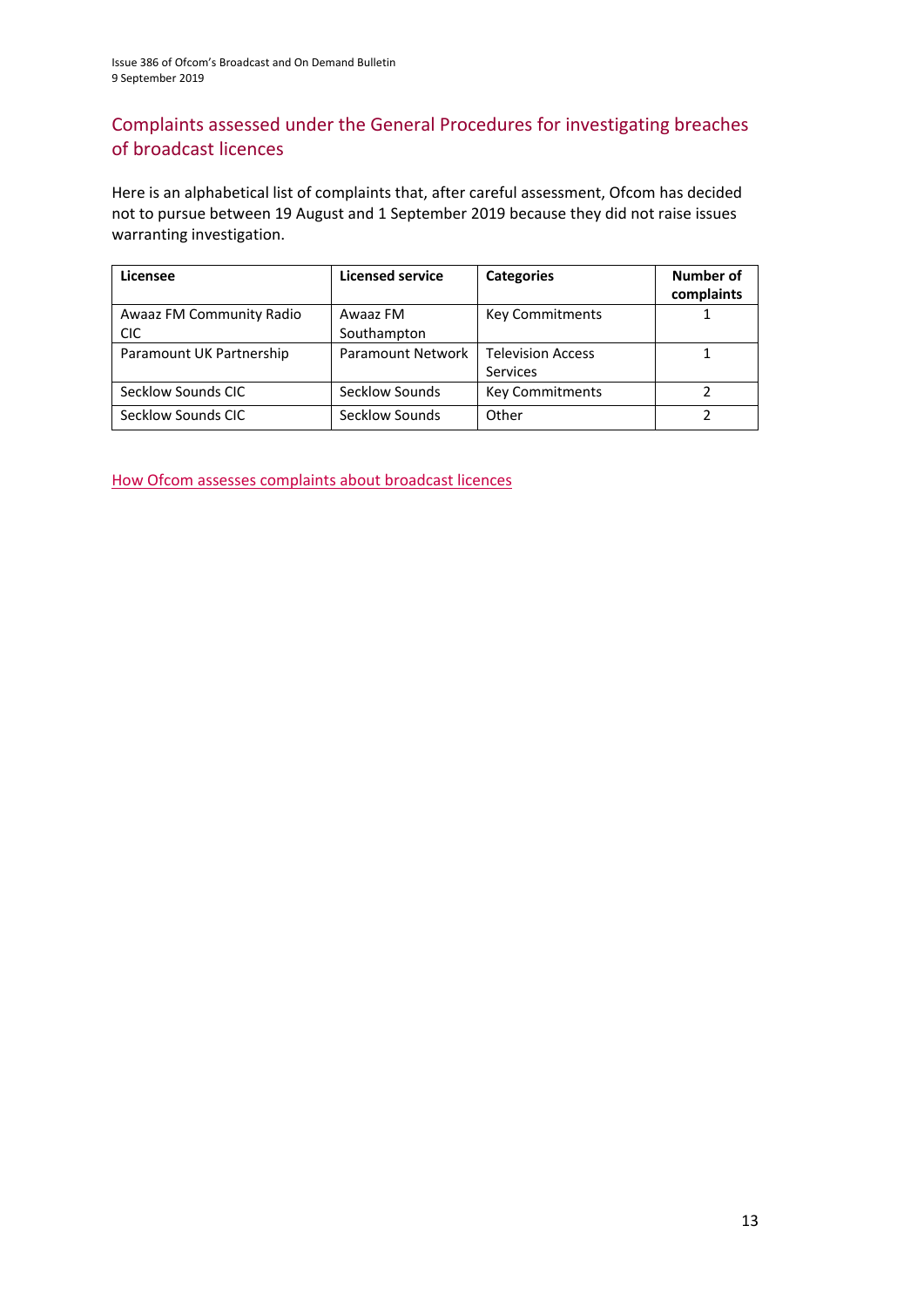# **Complaints outside of remit**

Here are alphabetical lists of complaints received by Ofcom that fell outside of our remit. This is because Ofcom is not responsible for regulating the issue complained about. For example, the complaints were about the content of television, radio or on demand adverts or an on demand service that does not fall within the scope of regulation.

| Programme              | <b>Service</b>     | <b>Transmission Date</b> | <b>Categories</b>   | Number of      |
|------------------------|--------------------|--------------------------|---------------------|----------------|
|                        |                    |                          |                     | complaints     |
| Smallville             | 5Star              | 23/08/2019               | Outside of remit    | 1              |
| <b>Babestation</b>     | <b>Babestation</b> | 17/07/2017               | Outside of remit    | 1              |
| Programming            | <b>Babestation</b> | 13/08/2019               | Outside of remit    | 1              |
| Sports coverage        | BBC 1 / BBC 2      | Various                  | Outside of remit    | 1              |
| Advertisement          | Channel 4          | 27/08/2019               | Advertising content | 1              |
| Great British Bake Off | Channel 4          | 27/08/2019               | Outside of remit    | 1              |
| The British Tribe Next | Channel 4          | n/a                      | Outside of remit    | 1              |
| Door (pre tx)          |                    |                          |                     |                |
| Train Your Baby Like a | Channel 4          | 20/08/2019               | Outside of remit    | 22             |
| Dog (pre tx)           |                    |                          |                     |                |
| Advertisement          | Channel 5          | 04/08/2019               | Advertising content | 1              |
| <b>News</b>            | Channel 5          | 20/08/2019               | Outside of remit    | $\overline{2}$ |
|                        | Pakistan           |                          |                     |                |
| Advertisement          | ITV <sub>3</sub>   | 02/08/2019               | Advertising content | $\mathbf{1}$   |

[More information about what Ofcom's rules cover](https://www.ofcom.org.uk/tv-radio-and-on-demand/how-to-report-a-complaint/what-does-ofcom-cover)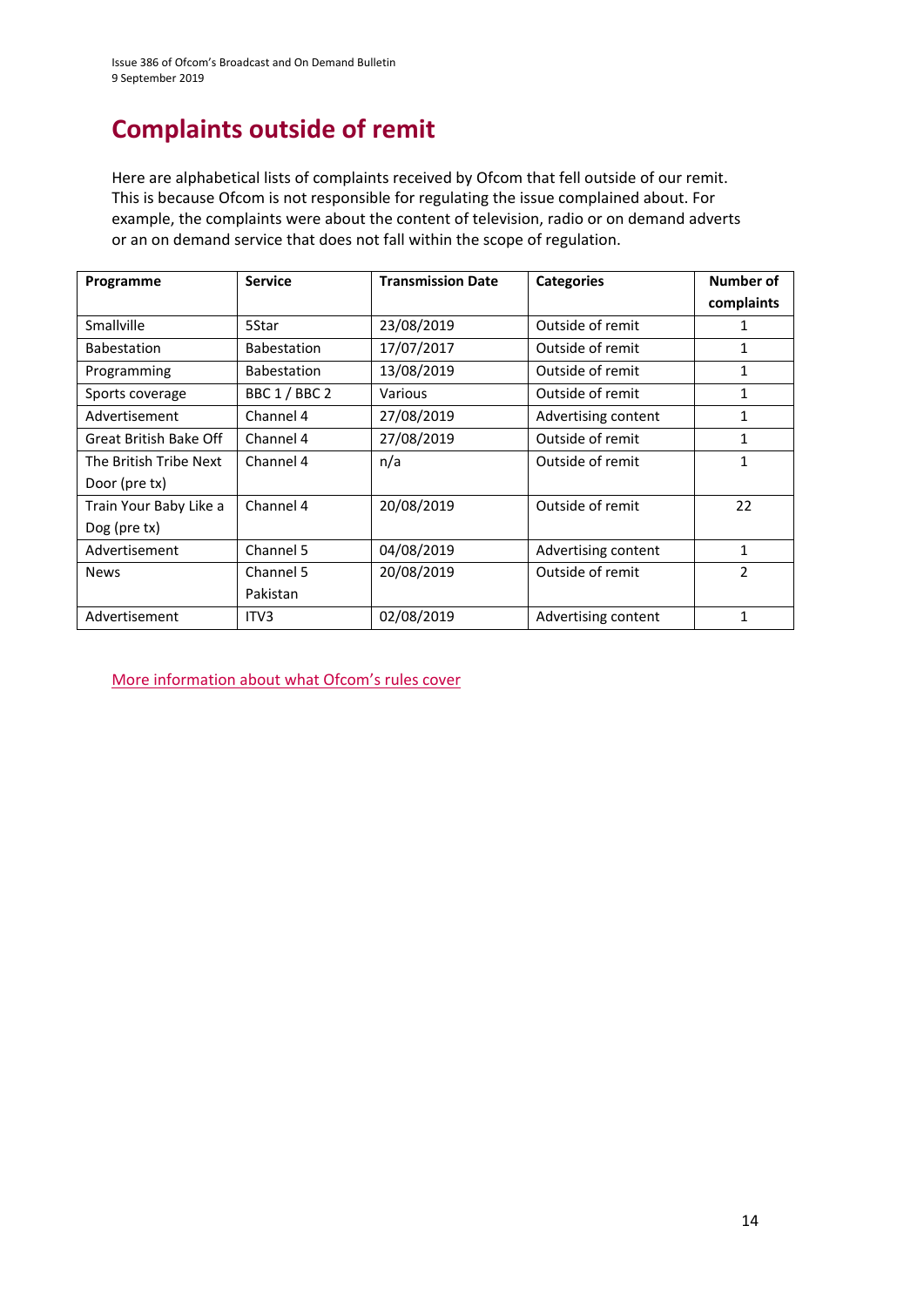# **BBC First**

The BBC Royal Charter and Agreement was published in December 2016, which made Ofcom the independent regulator of the BBC.

Under the BBC Agreement, Ofcom can normally only consider complaints about BBC programmes where the complainant has already complained to the BBC and the BBC has reached its final decision (the 'BBC First' approach).

The complaints in this table had been made to Ofcom before completing the BBC's complaints process.

| Programme                                                           | <b>Service</b>              | <b>Transmission or</b> | <b>Categories</b>                      | Number of         |
|---------------------------------------------------------------------|-----------------------------|------------------------|----------------------------------------|-------------------|
|                                                                     |                             | <b>Accessed Date</b>   |                                        | <b>Complaints</b> |
| Programming                                                         | <b>BBC</b>                  | n/a                    | Generally accepted<br>standards        | 1                 |
| Programming                                                         | <b>BBC</b>                  | Various                | Generally accepted<br>standards        | $\mathbf{1}$      |
| A Matter of Life and<br>Debt                                        | BBC <sub>1</sub>            | 27/08/2019             | Offensive language                     | 1                 |
| <b>BBC Breakfast</b>                                                | BBC <sub>1</sub>            | 25/07/2019             | Due impartiality/bias                  | $\mathbf{1}$      |
| <b>BBC Breakfast</b>                                                | BBC <sub>1</sub>            | 20/08/2019             | Due accuracy                           | $\mathbf{1}$      |
| <b>BBC Breakfast</b>                                                | BBC <sub>1</sub>            | 27/08/2019             | Due impartiality/bias                  | $\mathbf{1}$      |
| <b>BBC News</b>                                                     | BBC <sub>1</sub>            | 19/08/2019             | Due impartiality/bias                  | $\overline{2}$    |
| <b>BBC News</b>                                                     | BBC <sub>1</sub>            | 21/08/2019             | Materially misleading                  | $\mathbf{1}$      |
| Match of the Day                                                    | BBC <sub>1</sub>            | 21/08/2019             | Generally accepted<br>standards        | $\mathbf{1}$      |
| <b>BBC News</b>                                                     | BBC 1 / BBC News<br>Channel | 14/07/2019             | Due impartiality/bias                  | $\mathbf{1}$      |
| <b>BBC News</b>                                                     | BBC <sub>2</sub>            | 16/08/2019             | Violence                               | $\mathbf{1}$      |
| Newsnight                                                           | BBC <sub>2</sub>            | 03/06/2019             | Due accuracy                           | $\mathbf{1}$      |
| Love and Drugs on the<br><b>Street: Girls Sleeping</b><br>Rough     | BBC <sub>3</sub>            | 16/06/2018             | Drugs, smoking,<br>solvents or alcohol | 1                 |
| Programming                                                         | <b>BBC</b> channels         | 01/08/2019             | Other                                  | $\mathbf{1}$      |
| Afternoon Live                                                      | <b>BBC News</b><br>Channel  | 21/08/2019             | Due impartiality/bias                  | $\mathbf{1}$      |
| <b>BBC News</b>                                                     | <b>BBC News</b><br>Channel  | 15/08/2019             | Violence                               | $\mathbf{1}$      |
| <b>BBC News</b>                                                     | <b>BBC News</b><br>Channel  | 16/08/2019             | Generally accepted<br>standards        | $\mathbf{1}$      |
| <b>BBC News</b>                                                     | <b>BBC News</b><br>Channel  | 28/08/2019             | Due impartiality/bias                  | $\mathbf{1}$      |
| <b>BBC News, Victoria</b><br>Live, Newsroom Live,<br>Afternoon Live | <b>BBC News</b><br>Channel  | 28/08/2019             | Due impartiality/bias                  | $\mathbf{1}$      |
| Newswatch                                                           | <b>BBC News</b><br>Channel  | Various                | Due impartiality/bias                  | 1                 |

#### Complaints about BBC television, radio or on demand programmes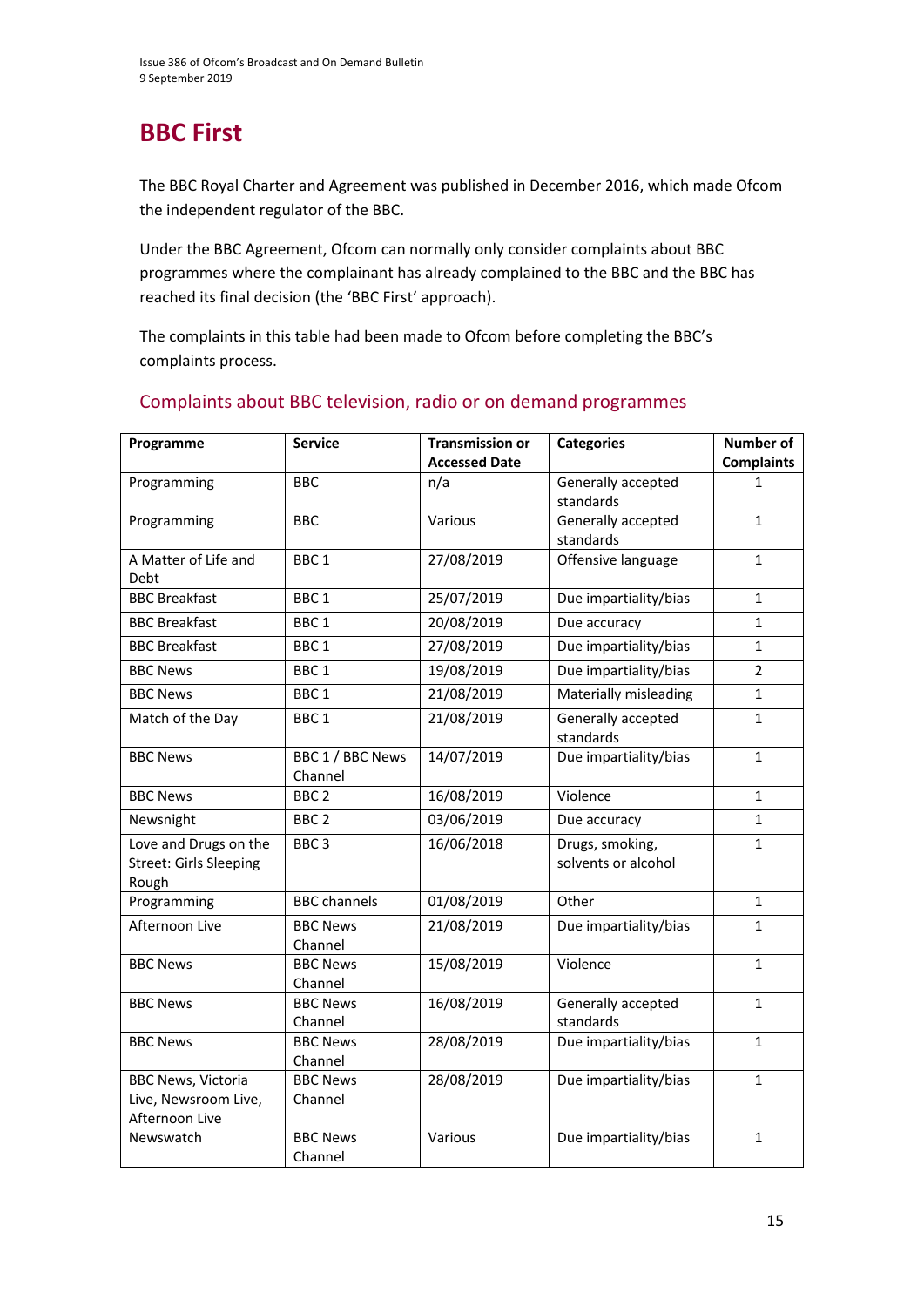Issue 386 of Ofcom's Broadcast and On Demand Bulletin 9 September 2019

| Programme                                                     | <b>Service</b>           | <b>Transmission or</b><br><b>Accessed Date</b> | <b>Categories</b>     | Number of<br><b>Complaints</b> |
|---------------------------------------------------------------|--------------------------|------------------------------------------------|-----------------------|--------------------------------|
| The Zoe Ball Breakfast<br>Show                                | <b>BBC Radio 2</b>       | 13/08/2019                                     | Materially misleading |                                |
| Today                                                         | <b>BBC Radio 4</b>       | 13/04/2019                                     | Due impartiality/bias |                                |
| Today                                                         | <b>BBC Radio 4</b>       | 12/08/2019                                     | Materially misleading |                                |
| The Conversation: Do<br>small loans really work<br>for women? | <b>BBC World Service</b> | 01/07/2019                                     | Due impartiality/bias |                                |